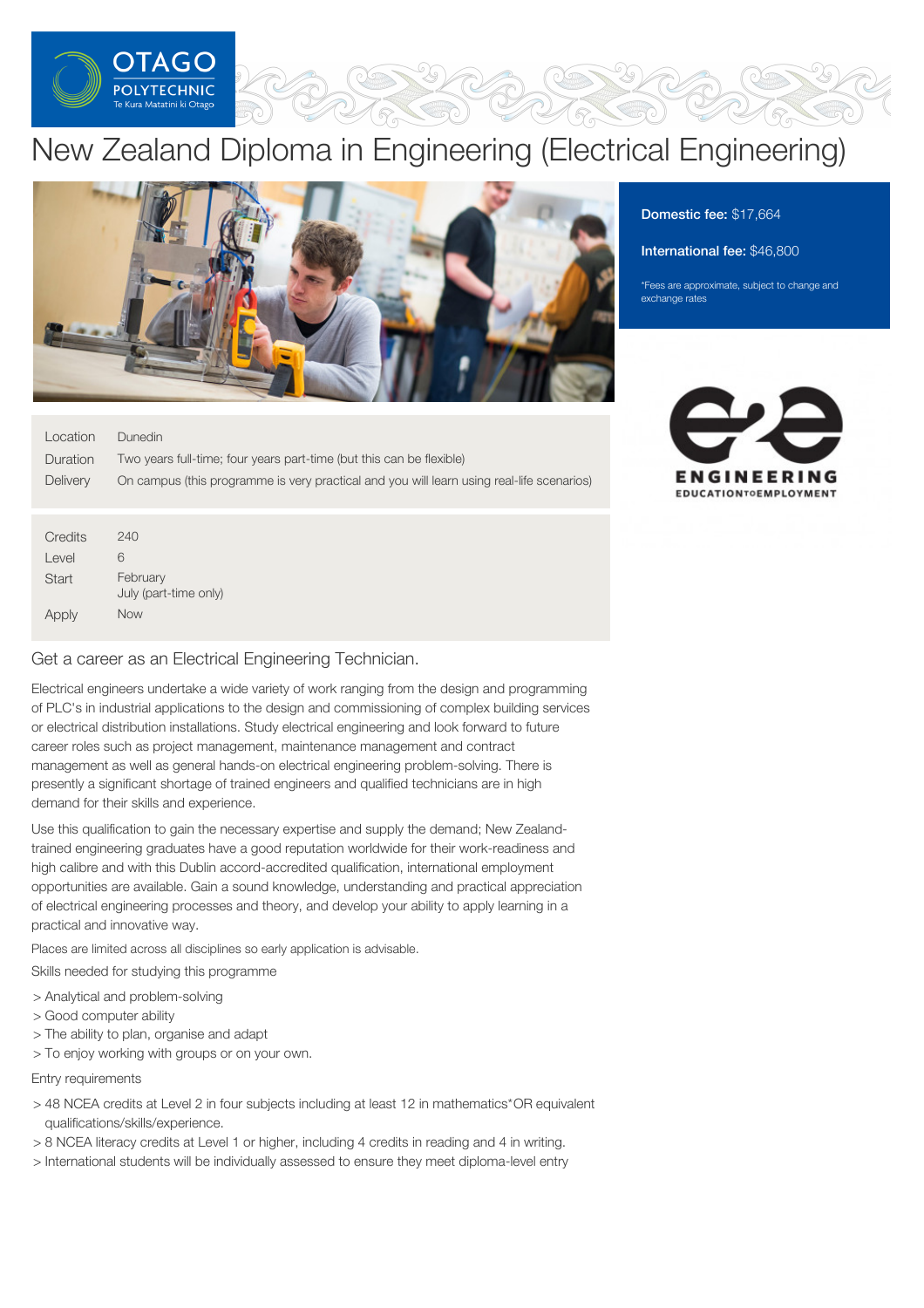#### requirements.

\*Please note: Statistics and probability credits are not categorised under "Mathematics credits" within the NCEA framework and therefore cannot count towards 12 required Mathematics credits.

> If English is not your first language, you must provide:

- > New Zealand University Entrance OR
- > Overall Academic IELTS 6.0 with no individual band score lower than 5.5 (achieved inone test completed in the last two years), OR
- > Acceptable alternative evidence of the required IELTS (see here for NZQA proficiency table and here for list of recognised proficiency tests).

If you need to improve your English Language skills, we offer a wide range of English programmes.

Don't meet the entry criteria? Don't worry!

If you don't meet any of the entry requirements for this qualification, or have been out of learning for a while, enrol in our great New Zealand Diploma in Engineering preparation programme. Successful completion will give you a Certificate in Foundation Studies (Level 3) and direct entry into this Diploma.

If you don't meet the maths entry requirement for this qualification but meet all of the other criteria, enrol in our great Engineering Maths summer school and upskill so you can apply.

Want your existing skills recognised?

If you have extensive knowledge and skills due to practical experience in this area, enquire about our recognition of prior learning process at Capable NZ. You may have already gained credits towards this qualification.

## Additional documentation

You must supply certified copies of proof of identify, academic records and proof of residency (where appropriate).

# Selection process

Applicants are accepted using the entry criteria on a first-come, first-in basis with places limited to no more than 30 per year. Should the number of applicants exceed the available places, applicants will be placed on a waiting list in order of the date they applied. All applicants will be interviewed.

### Programme structure

Options: Power, Automation & Control and Illumination & Building Services

| Course Code | Course Title                             |                |     | Level   Credit   Pre-requisite |
|-------------|------------------------------------------|----------------|-----|--------------------------------|
| YEAR ONE    |                                          |                |     |                                |
|             | Semester One   COMPULSORY COURSES        |                |     |                                |
| DE4101      | <b>Engineering Fundamentals</b>          | $\overline{4}$ | 15  |                                |
| DE4102      | Engineering Mathematics 1 - FULL YEAR    | $\overline{4}$ | 15  |                                |
| DE4103      | <b>Technical Literacy</b>                | $\overline{4}$ | 15  |                                |
| DE4401      | <b>Electrical Principles</b>             | 4              | 15  |                                |
| DE4402      | Electrical and Electronic Applications   | $\overline{4}$ | 15  | DE4401                         |
| DE5401      | Power Engineering                        | 5              | 15  | DE4401                         |
| DE5403      | <b>Electronic Principles</b>             | 5              | 15  |                                |
| DE5423      | <b>Computer Aided Electrical Drawing</b> | 5              | 15  |                                |
|             | Year 1 Total Credits                     |                | 120 |                                |
| YEAR TWO    |                                          |                |     |                                |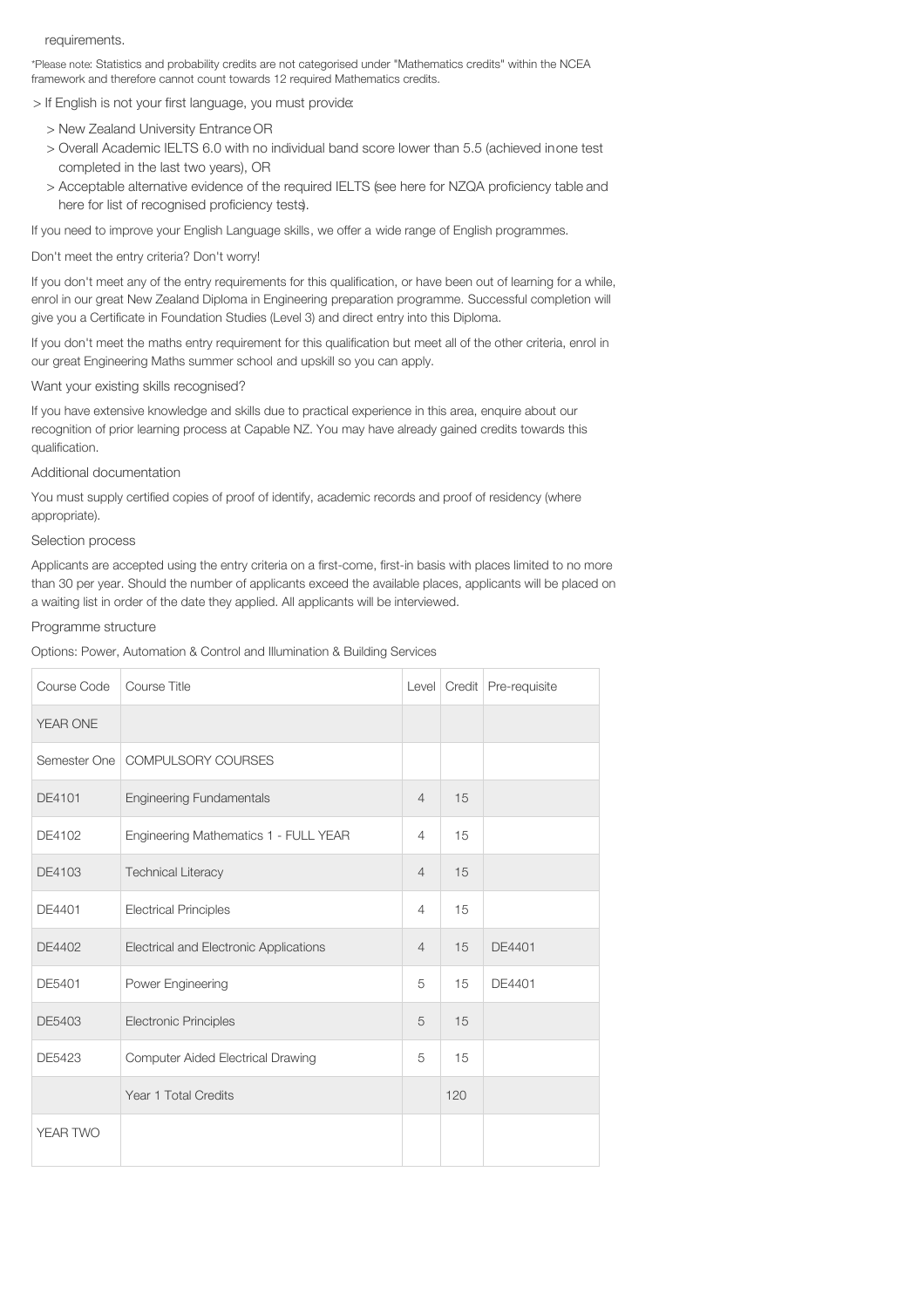| Semester One | COMMON COMPULSORY COURSES                     | Level | Credit |                   |
|--------------|-----------------------------------------------|-------|--------|-------------------|
| DE5402       | PLC Programming 1                             | 5     | 15     |                   |
| DE5404       | <b>Electrical Machines</b>                    | 5     | 15     | DE4401, DE5403    |
| DE6101       | <b>Engineering Management</b>                 | 6     | 15     |                   |
| DE6102       | <b>Engineering Project (Electrical)</b>       | 6     | 15     |                   |
|              | ELECTIVES (choose two)                        |       |        |                   |
|              | Automation and Control option                 |       |        | Pre-requisite     |
| DE5417       | Instrumentation and Controls 1                | 5     | 15     | DE4101 & DE5403   |
| DE5418       | <b>Engineering Mathematics 2</b>              | 5     | 15     | DE4102            |
| DE6411       | PLC Programming 2                             | 6     | 15     | DE5402            |
| DE6409       | <b>Electrical Building Services</b>           | 6     | 15     |                   |
| DE6419       | Maintenance Engineering Management (Required) | 6     | 15     |                   |
|              | Power option                                  |       |        | Pre-requisite     |
| DE5418       | <b>Engineering Mathematics 2</b>              | 5     | 15     | DE4102            |
| DE6401       | Power Systems 1 (Required)                    | 6     | 15     | DE4401            |
| DE6411       | PLC Programming 2                             | 6     | 15     | DE5402            |
| DE6420       | Protection                                    | 6     | 15     | DE4401            |
| DE6409       | <b>Electrical Building Services</b>           | 6     | 15     |                   |
| DE6421       | Sustainable Energy and Power Electronics      | 6     | 15     | DE4401,<br>DE5403 |
|              | Year 2 Total Credits                          |       | 120    |                   |
|              | Programme Total Credits                       |       | 240    |                   |

Note: In addition, CISCO Networking 1 and 2 courses are available. These courses are useful if you are likely to be engaged in employment where networking of computers would be undertaken. Additional fees would apply.

An Electrical Service Person course is also available and is recommended for Diploma students. This is administrated by the EWRB. Please visit www.ewrb.govt.nz for more information.

You will study

The New Zealand Diploma in Engineering has been designed to provide skilled and competent engineering technicians who:

- > Apply engineering theory to practice and competently perform technical operations to the standards, ethical and professional responsibilities required by the engineering profession
- > Have a knowledge sufficient to permit informed, rational decision making in a specialist field of engineering and to implement these decisions
- > Will work collaboratively with construction workers, clients, authorities, agencies, industry and other professionals to provide a comprehensive engineering service in the relevant specialist area
- > Have an understanding of all cultures and, in particular, an awareness and clear understanding of the tangata whenua and the implications of the Treaty of Waitangi and the Resource Management Act.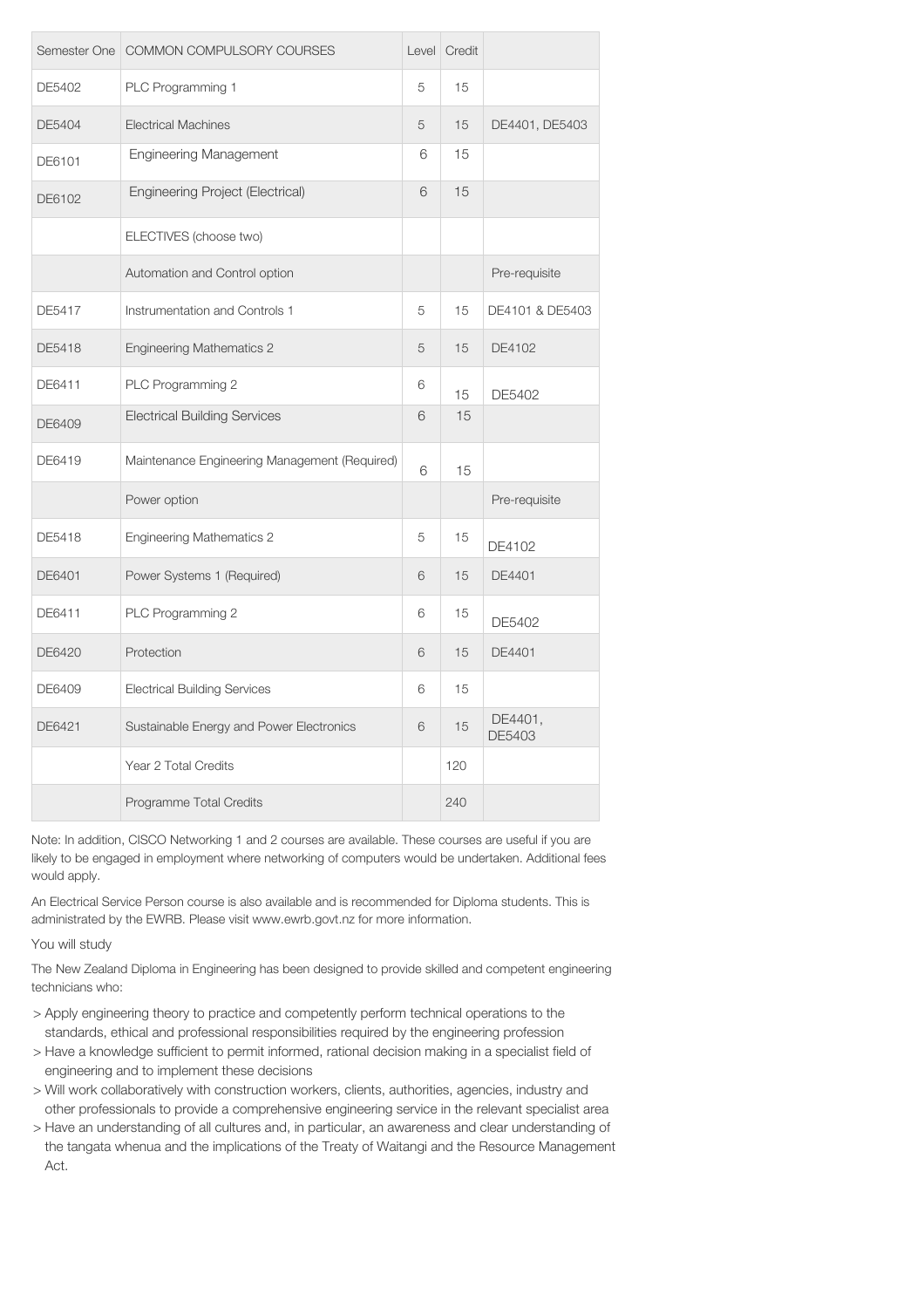As these courses have a high practical content, relevant work experience would be an advantage. You will also learn through theoretical study, project work and laboratory sessions.

Please note: An Electrical Service Person course is also available from 2016 and is recommended for diploma students. This is administrated by the EWRB. Please visit www.ewrb.govt.nz for more information.